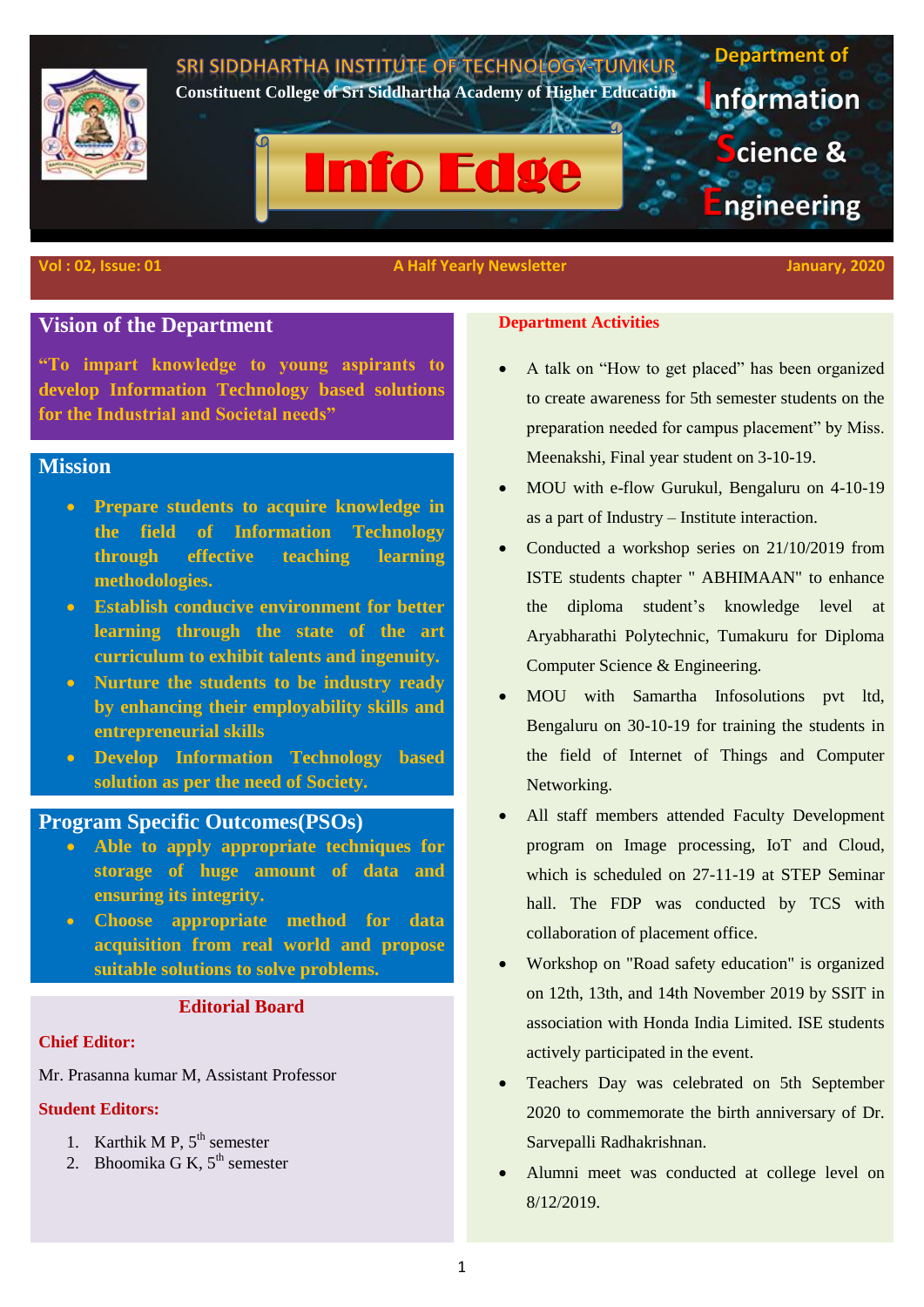# **Content Distribution Networks**

NETFLIX is the leading subscription-based video streaming service providers for movies and TV shows in today's world. Netflix attracts more than 60 million subscribers in US alone, and about 183 millions world wide. It is the single largest source of Internet traffic, consuming peak downstream traffic. Like Netflix, Hulu also has a large viewer base and paying subscribers. Both providers offer video at multiple quality levels, capable of adapting to user's available bandwidth. Designing such large scale, fast growing video streaming platforms with high availability and scalability is technically challenging. Because of their popularity and size, the design and traffic management decisions of these services also have a profound impact on the Internet infrastructure. Netflix and Hulu architectures, which are designed to serve massive amount of content by combining multiple third party services. For instance, Netflix heavily utilizes Amazon cloud service, replacing in-house IT by Amazon Web Service (AWS), and using Amazon Simple DB, S3 and Cassandra for file storage.

A Content Delivery Network(CDN) refers to a geographically distributed group of servers which work together to provide fast delivery of Internet content. CDN allows quick transfer of assets needed for loading Internet content including HTML pages, Javascript files, stylesheets, images and videos. The popularity

of CDN services continues to grow and today the majority of web traffic is served through CDNs, including traffic from major sites like Facebook, Netflix and Amazon. A properly configured CDN may also help to protect websites against some common malicious attacks, such as DDOS.

At its core, a CDN is a network of servers linked together with the goal of delivering content as quickly, cheaply, reliably and securely as possible. Internet Exchange Points(IXPs) are the primary locations where different internet providers connect in order to provide each other access to traffic originating on their different networks. By having a connection to these high speed and highly interconnected locations, a CDN provider is able to reduce costs and transmit times in high speed data delivery. Beyond placement of servers in IXPs, a CDN makes a number of optimizations on standard client/server data transfers. CDNs place a Data Centers at strategic locations across the globe, enhance security and are designed to survive various types of failures and Internet congestion.

The design of streaming platform keeps evolving to be more scalable, more flexible, and provide better service. Netflix initiated its own Content Delivery Network called "Open Connect" so that ISPs can directly connect their networks to Open Connect. Open Connect CDN allows ISPs to peering with Netflix CDN for free at common Internet exchanges strong base and in applied manner. As the user base of OTT continues to grow, the design of streaming platform must evolve and advance accordingly.

**Mrs. Rakshitha C M** Assistant Professor Department of ISE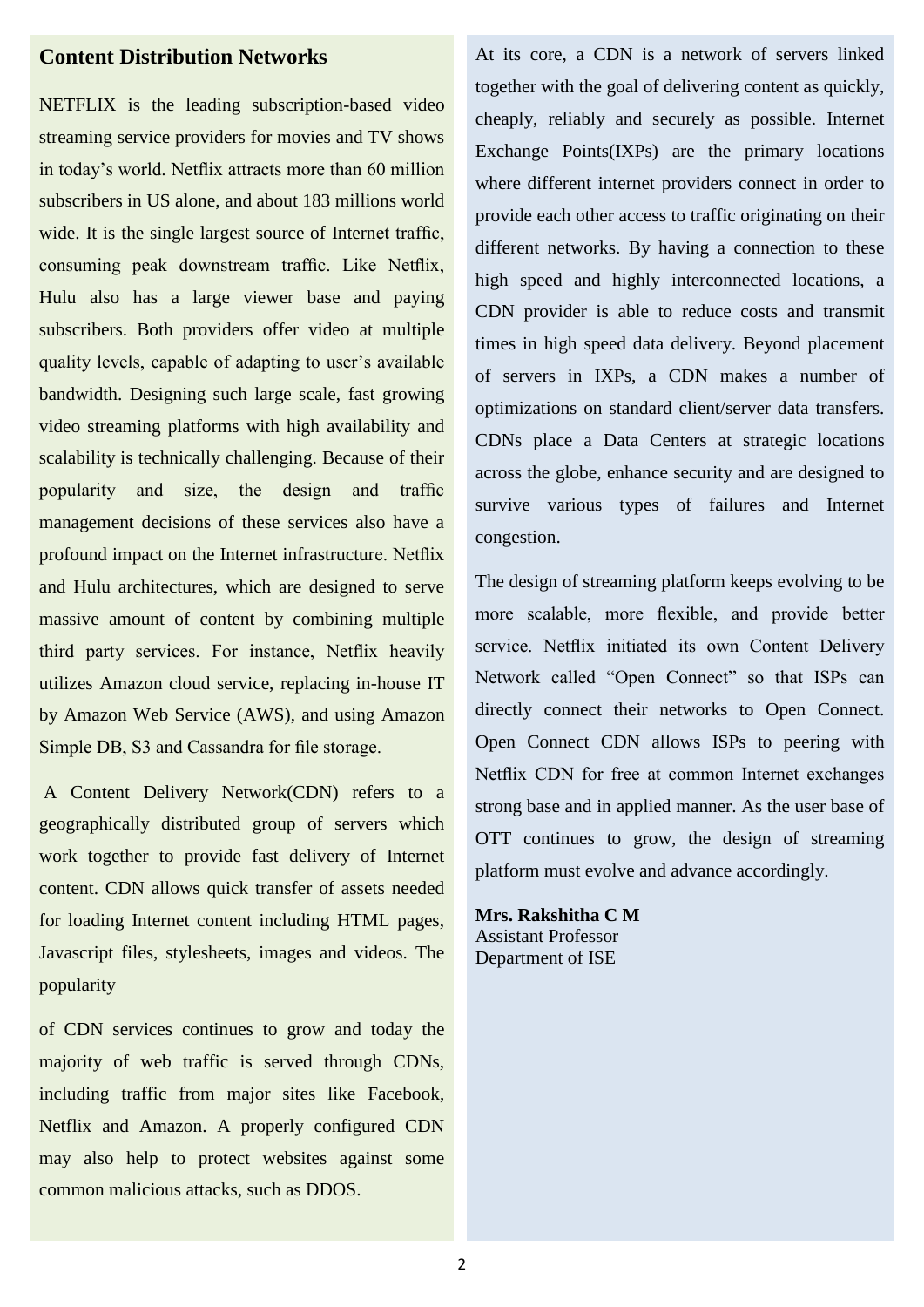#### **Edge or Fog Computing in IoT**

Connecting every physical thing around us to the Internet has some amazing benefits. IOT is a concept of connecting any devices to the Internet and to other devices. All devices in the network interact with each other to collect and share data. This helps in achieving operational efficiency and to drive new business insights. IoT devices need a lot of storage to share information for valuable purposes. Usually IoT devices generate massive amount of data and this data is sent to cloud to store, process and analyse data to draw some useful insights. IoT cloud provides a global endpoint no matter where our devices are in the world. However, in all the scenarios of IoT, it is not feasible to send data to the cloud for processing and waiting for the response especially in time critical applications. Sometimes we need to process data close to the devices where data is created and where actions to be taken immediately. This is where edge computing comes into picture in IoT. Edge computing is processing the data close to the data source.



There are three good reasons why we should consider edge computing for IoT deployment. The first one is security. A smart industry, for example, my need to have all of their sensitive information stored right on the site where all that industry work is happening.

The data is stored locally instead of in a third-party cloud service provider. The second is the cost of the network bandwidth. We are seeing an emergence in all IOT markets of the use of video and computer vision, machine learning, deep learning technologies really transforming the way the system can utilize video information. It isn't cost effective to send all of that from the device to the network and to the cloud for processing. And the third reason is time. Autonomous car is a good example for understanding the importance of edge computing. When we are cursing around in autonomous car and all the sudden our vehicle detects a hazard in the roadway ahead, then our vehicle has to communicate across the network, find the nearest data centre and ask "Hey, I found a hazard what should I do?". In this situation the decision to be made in real time. We can't send the data up to the cloud and wait for an answer back. The latency requirement is too tight. In such scenarios the local edge devices need to do analytics locally and react immediately. Thus Edge computing can deliver power that we can't get from a cloud connection.

### **Mr. Prasanna Kumar M** Asst Professor, Dept of ISE

- Learning gives creativity, creativity leads to thinking, thinking provides knowledge, and knowledge makes you great.
- All of us do not have equal talent. But all of us have an equal opportunity to develop our talents.

# **By DR.A P J Abdul Kalam**